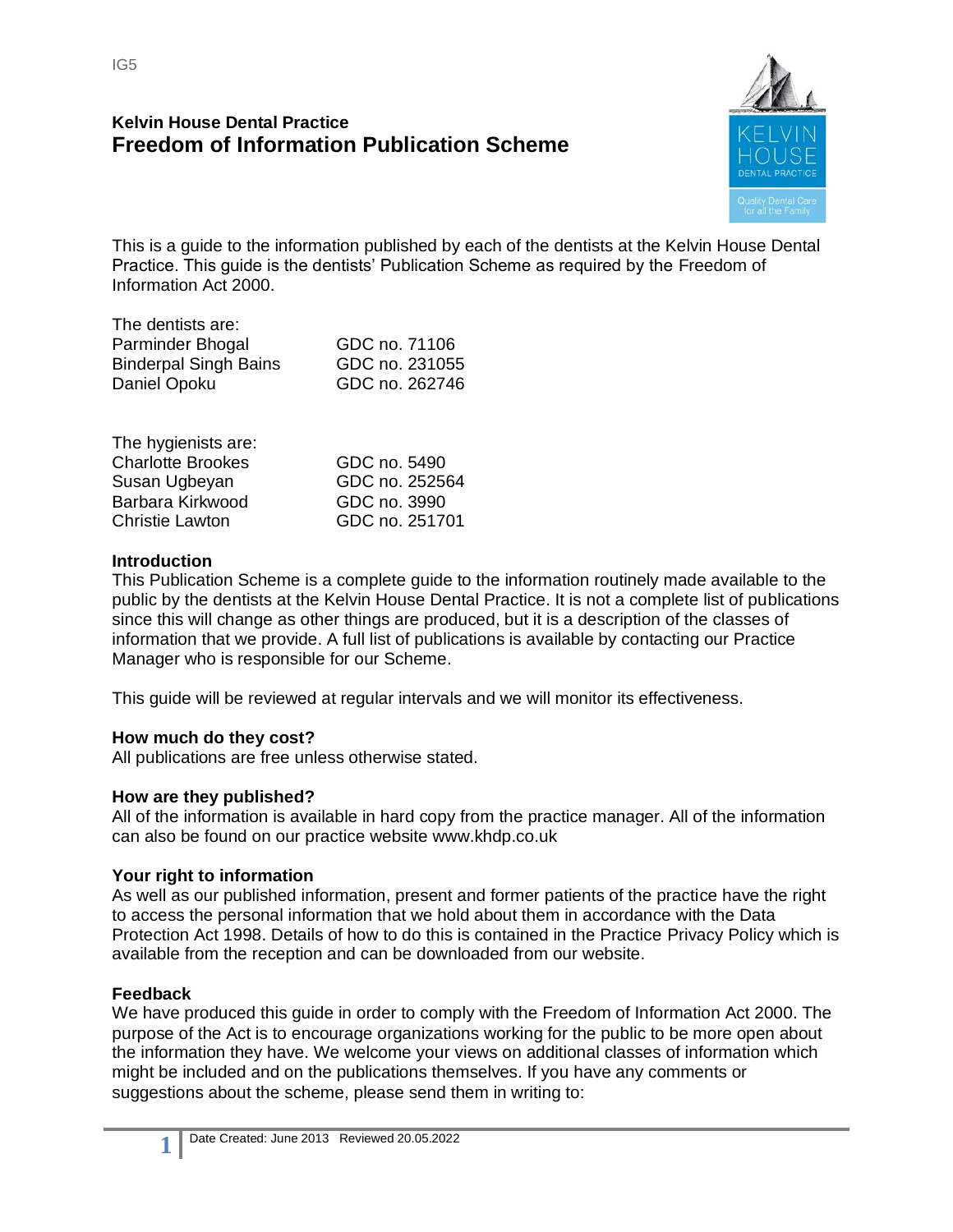The Practice Manager Kelvin House Dental Practice 2 Nelson Road Whitstable Kent CT5 1DP (01227) 771323 [info@kndp.co.uk](mailto:info@kndp.co.uk) [www.khdp.co.uk](http://www.khdp.co.uk/)

### **Classes of information**

We hold various types of information which we review, retain or dispose of according to NHS rules. Our information is classed into seven categories:

- 1. Who we are
- 2. Our services
- 3. Financial information
- 4. Information for patients and the public
- 5. Complaints
- 6. Our policies and procedures
- 7. This guide.

#### **Class 1: Who we are**

Details of all the dentists and dental hygienists are contained in the practice information leaflet and on the practice website. Details include name, sex and date of first registration with the General Dental Council, specialist status and whether they are full or part time. The name of the practice manager is also included.

#### **Class 2: Our services**

Information about our services is contained in the practice's patient information leaflet which is available at Reception. The information includes:

- Opening times
- Arrangements for emergency care
- Details of access to the premises for people with disabilities
- That we have two dental hygienists
- Information about the care and treatment provided by the practice

We offer all our registered NHS patients both NHS and private care (for example private teeth whitening), and this policy is reviewed regularly.

## **Class 3: Financial information**

We have information about:

- The cost of NHS treatment
- Entitlement to exemption and remission from NHS dental charges
- Our private charges

Our income from the NHS derives from an amount allocated to each individual dentist by NHS England, according to Units of Dental Activity (UDA's) that we are contracted to carry out in that year.

## **Class 4: Information for patients and the public**

We make available information leaflets about:

- Types of dental treatment
- Healthy diet